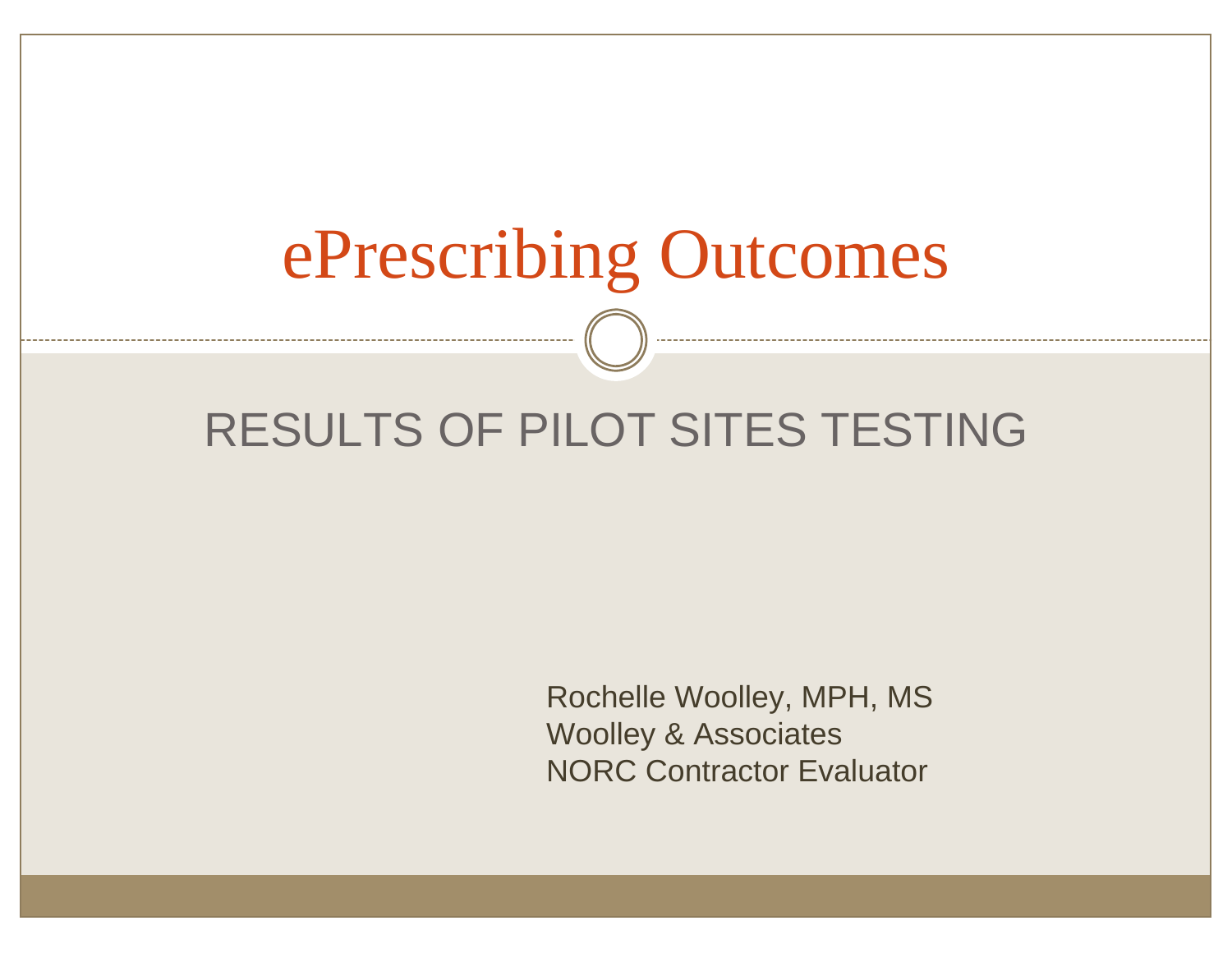#### Focus of Testing

2

Each of the five grantees were…

- required to test all six initial standards
- given flexibility to test and report on other outcomes of eprescribing
- able to include a wide range of participants including prescribers, pharmacies, technology vendors.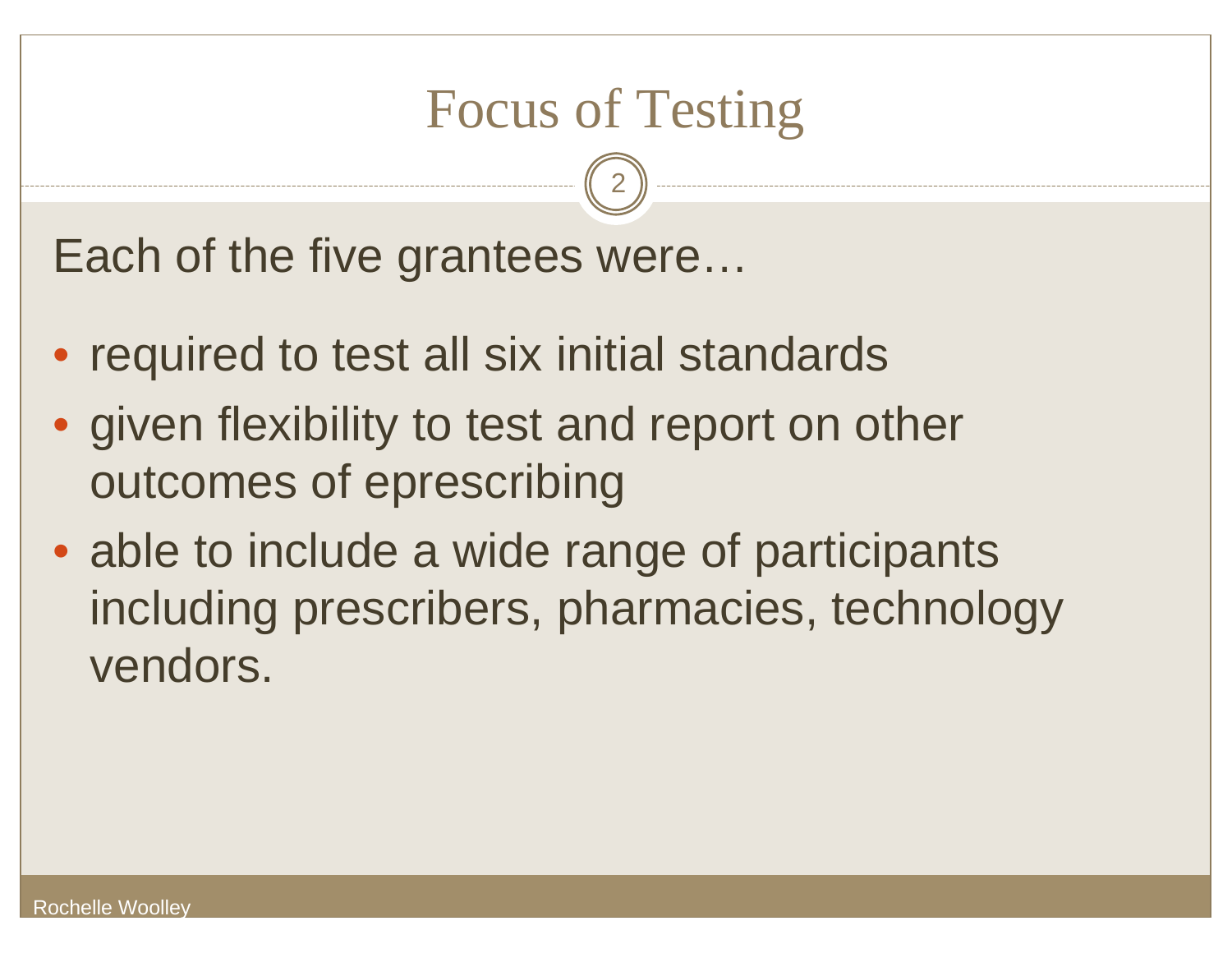#### ePrescribing Outcomes Tested by Pilots

- Prescriber uptake & satisfaction
- Workflow changes
- Impact on callbacks between providers, pharmacies, and PBMs/payers
- Impact on e-Prescribing features & functions
- Effect on medication errors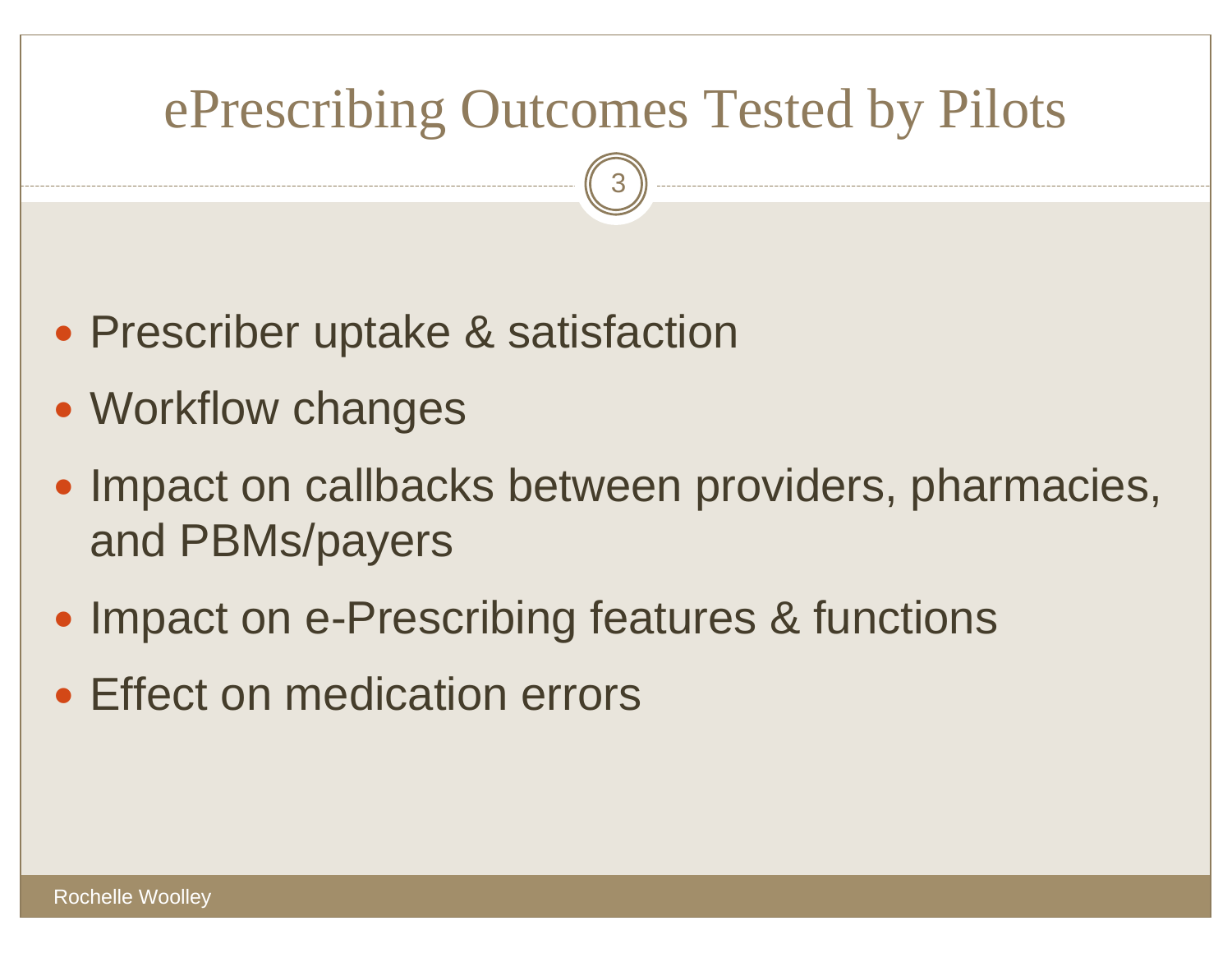#### It's Not Just About Standards

- Use of common standards is key to interoperability
- Need for technological architecture that supports common standards
- Shared commitment, policies, business rules and a culture of trust and collaboration
- Addressing the challenges and overcoming current obstacles will drive adoption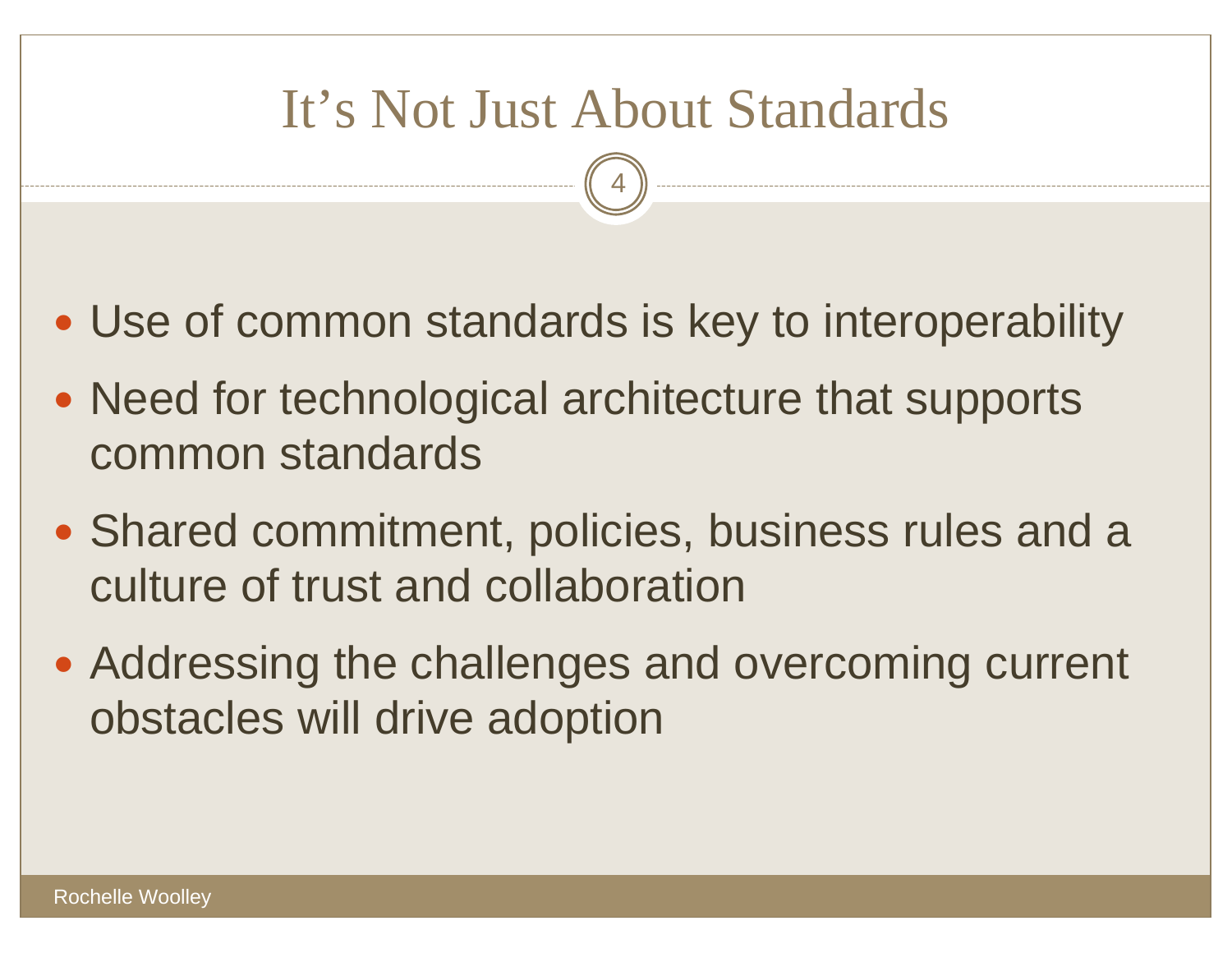## Medication History

- Adoption rate is lower than desired
- y Flexibility in standard regarding *"optional"* data fields
- Poor integration into eprescribing workflow
- Lack of knowledge or education on how to use this feature
- Standardization lacking on presentation and how to reconcile lists from multiple sources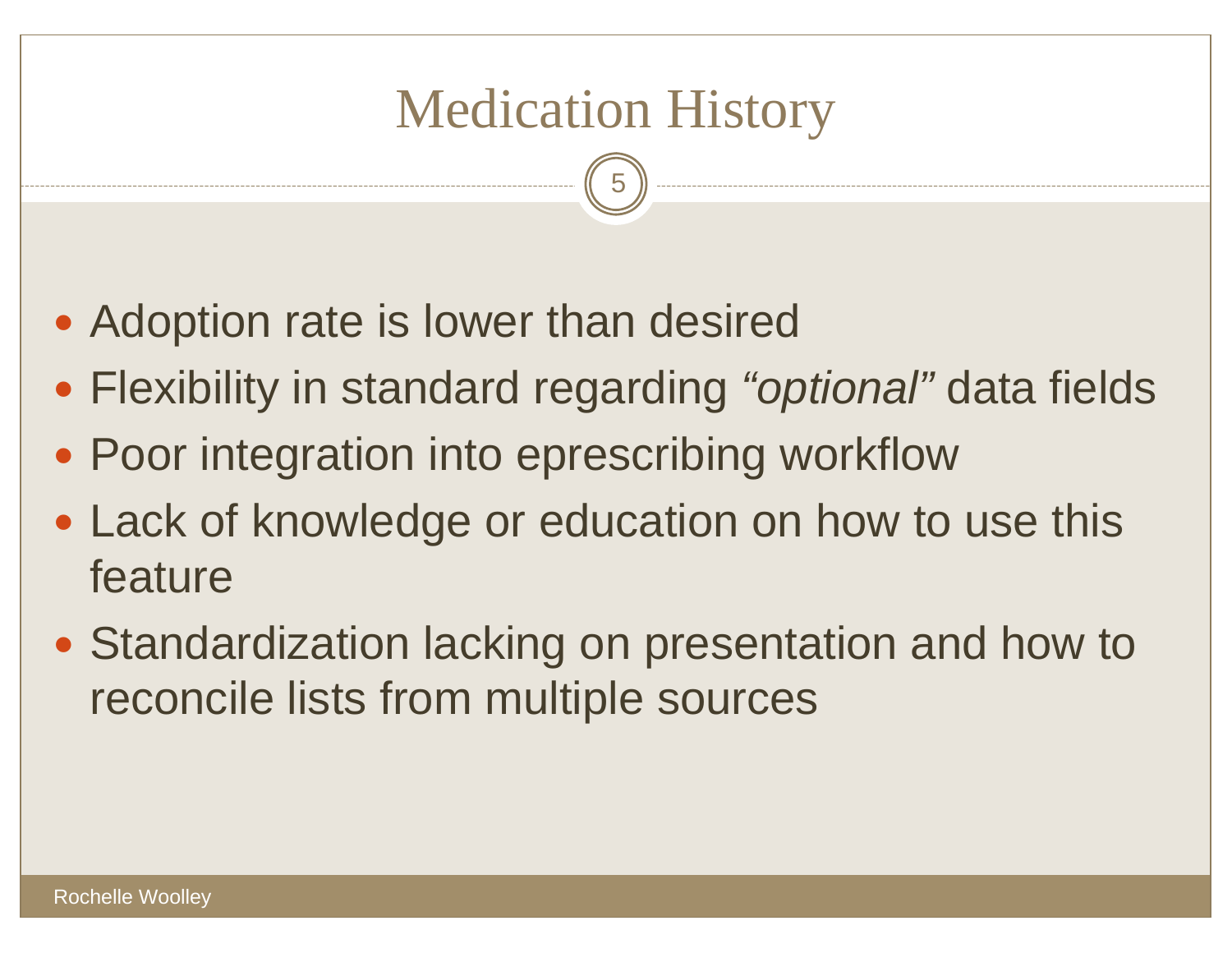#### **RAND model of the ePrescribing Process**

6

One hope for eprescribing is that it would improve workflow for *both*prescribers and pharmacists. In order to promote widespread adoption of eprescribing, both prescribers and pharmacists realize that modifications in current workflow will need to be embraced for achieving the true benefits.



Color indicates information, activity, or manpower influenced by eRx standards:  $Pink = by MedHx standards$ ; Green = by  $F&B$  standards; Blue = by PA standards Orange = by Fill Status standards; Brown = by RxNorm standards; Indigo = by Sig standards Purple = by multiple standards, including MedHx, F&B, PA, Fill Status, and RxNorm

Rochelle Woolley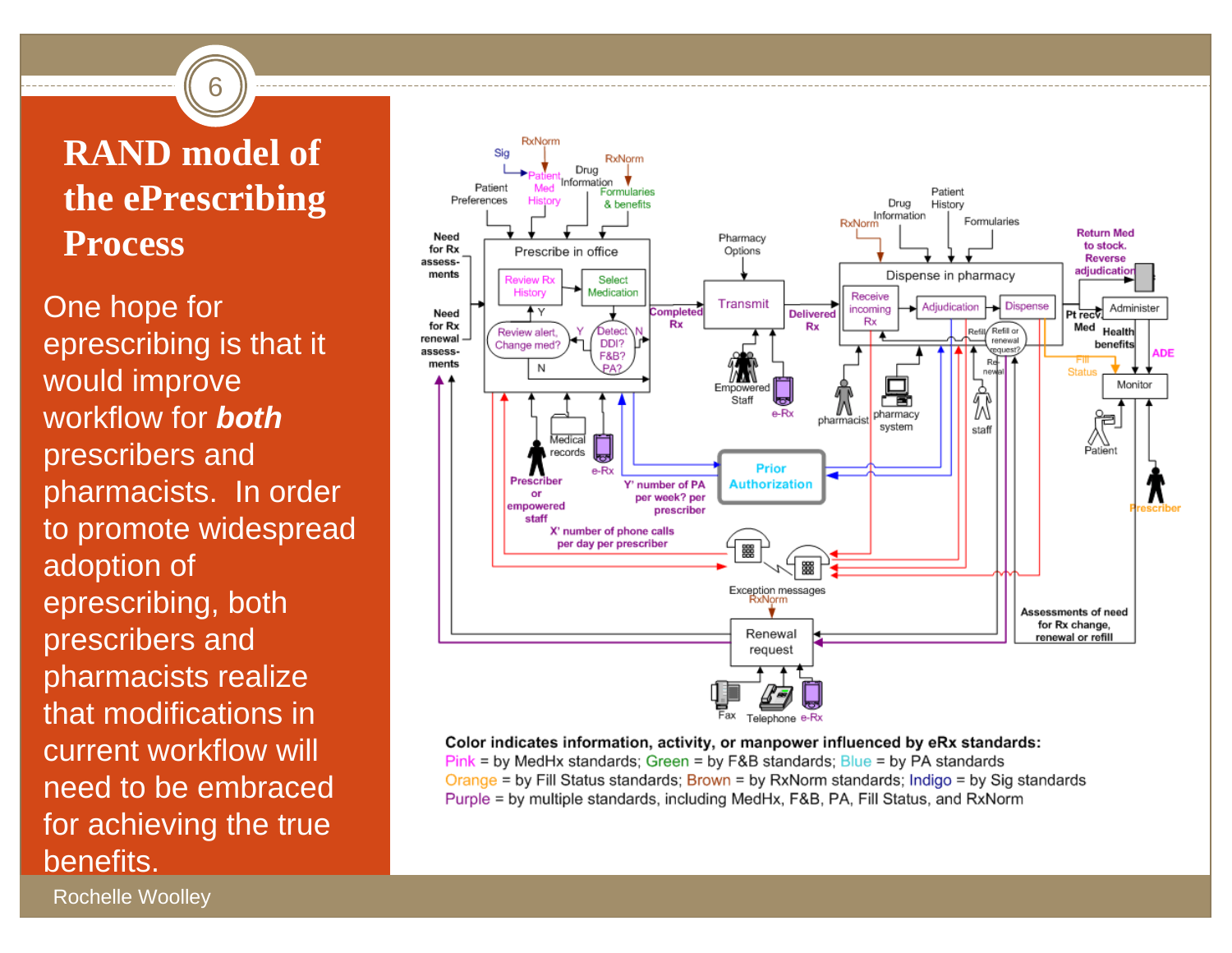### Change in Workflow is Critical

- Improvements in workflow must impact both prescribers and pharmacists
- Measurement of success can only be assessed with true end-to-end eprescribing
- Key learning's from the pilots demonstrate adoption is based on the high use of surrogate prescribers
- Critical need for training, education, and understanding of key value propositions for *both* prescribers and pharmacists